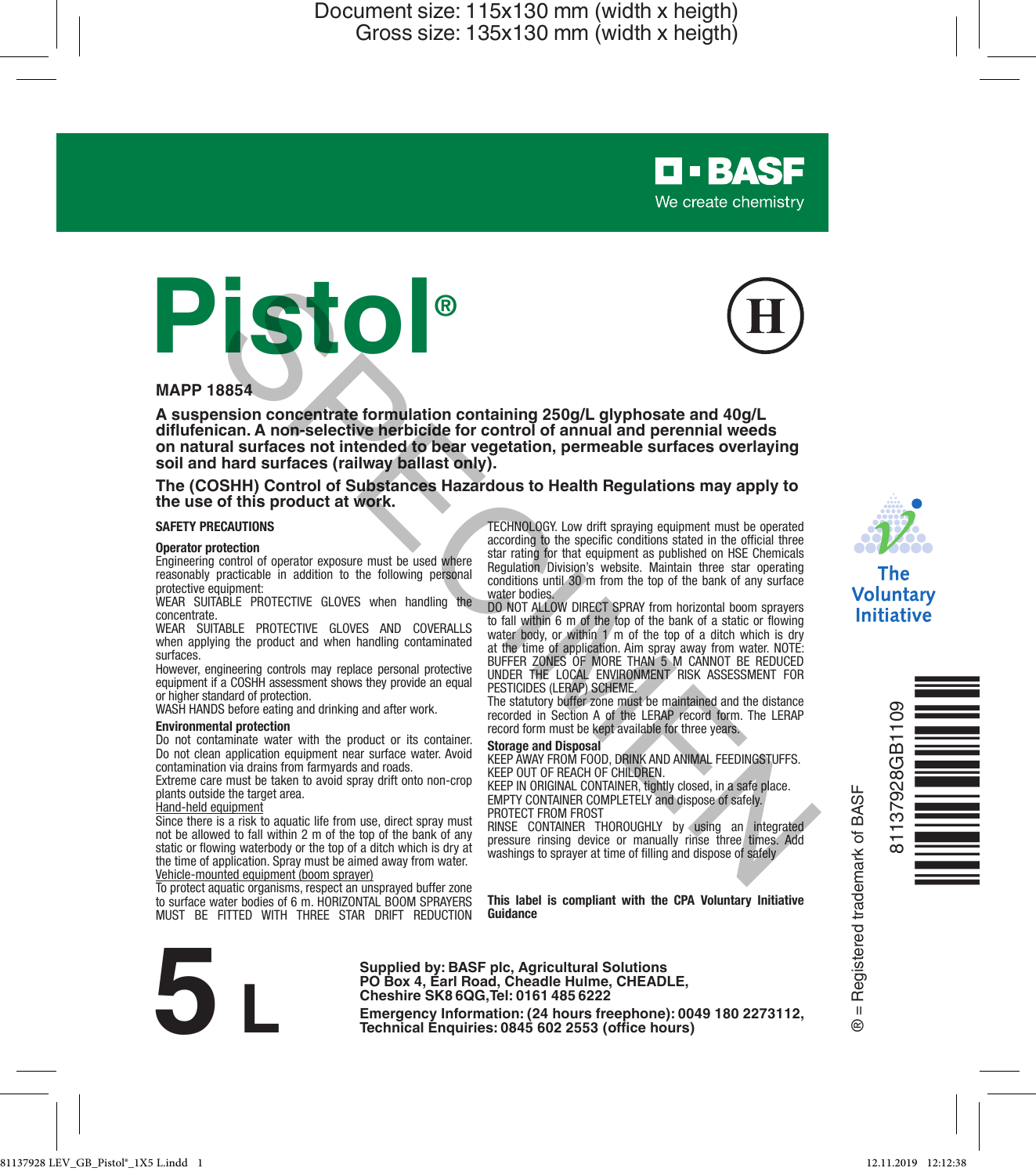# **Pistol®**

**A suspension concentrate formulation containing 250g/L glyphosate and 40g/L diflufenican**

# **Warning**

**Very toxic to aquatic life with long lasting effects**

Dispose of contents/container to a licensed hazardous-waste disposal contractor or collection site except for empty clean containers which can be disposed of as non-hazardous waste.

Contains 1,2-Benzisothiazolin-3-one. May produce an allergic reaction.

**To avoid risks to human health and the environment, comply with the instructions for use.**

# **IMPORTANT INFORMATION**

# **FOR USE ONLY AS AN INDUSTRIAL HERBICIDE**

Situation: For use on natural surfaces not intended to bear vegetation, permeable surfaces overlaying soil, and hard surfaces (railway ballast only).

Maximum individual dose: 4.5 litres product/hectare

Maximum number of treatments: 1 per year

Latest time of application: End of July

# **Other specific restrictions:**

This product must only be used on natural or porous surfaces such as gravel where the user can establish that the underlying surface is soil and railway ballast surfaces. Do not use if an impermeable membrane lies between the porous surface and the soil. Do not apply to any non-porous man-made surfaces Notice to a contents/container to a licensed<br>of contents/container to a licensed<br>us-waste disposal contractor or collection site except for<br>transformances which can be disposed of as<br>acadious waste.<br>s 1,2-Benzisothiazolin-

Hand-held equipment: To minimise spray drift, the product must be applied using a nozzle capable of producing a coarse quality spray.

Vehicle-mounted equipment: Respect an unsprayed buffer zone to surface water bodies  $of 6 m$ 

**READ THE LABEL BEFORE USE. USING THIS PRODUCT IN A MANNER THAT IS INCONSISTENT WITH THE LABEL MAY BE AN OFFENCE. FOLLOW THE CODE OF PRACTICE FOR USING PLANT PROTECTION PRODUCTS.**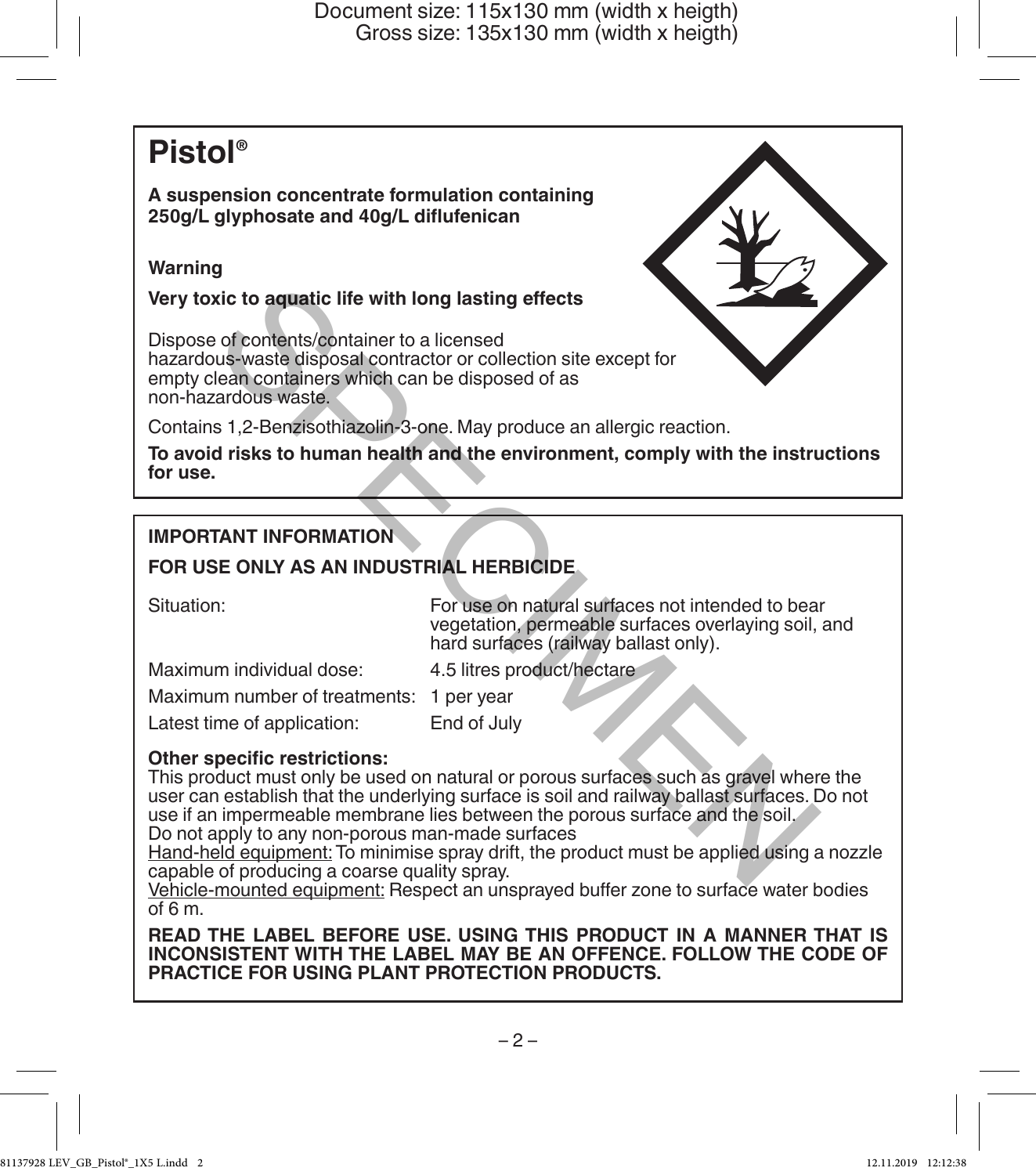# **DIRECTIONS FOR USE**

IMPORTANT: This information is approved as part of the Product Label. All instructions within this section must be read carefully in order to obtain safe and successful use of this product.

### **GENERAL INFORMATION**

PISTOL® is a suspension concentrate formulation containing 250 g/L glyphosate and 40 g/L diflufenican. PISTOL® has foliar absorbed translocated activity, combined with soil acting properties, providing pre-emergence weed control. The product is applied post-emergence to control a wide range of annual and perennial broad-leaved weeds and grasses on porous surfaces on land not intended to bear vegetation.

**BASF Tip:** For established deep rooted perennial weeds such as dandelion, thistle, dock and nettles which may re-generate, a post-emergence application is ideally required.

# **RESTRICTIONS**

Since there is a risk to aquatic life from use, direct spray from hand-held equipment must not be allowed to fall within 2 m of the top of the bank of any static or flowing waterbody or the top of a ditch which is dry at the time of application. Do not allow direct spray from horizontal boom sprayer to fall within 6 m of the top of the bank of a static or flowing water body, or within 1 m of the top of a ditch which is dry at the time of application. Spray must be aimed away from water. Applications should not be made to plants growing under stress conditions, such as drought or water-logging, as reduced levels of control may result. is, proving the uniteral back and perennial broad-leaved weeds and grasses and a wide range of annual and perennial broad-leaved weeds and grasses on land not membed to bear vegetation.<br>
I: For established deep rooted pere

Do not spray in windy weather.

Extreme care must be taken to avoid drift onto non-target plants. This includes leaf surfaces, young bark or suckers of valued plants. Failure to do so may result in permanent damage or plant death.

Where PISTOL® has been applied to sites that are subsequently to be cleared or grubbed, a period of at least 6 months should elapse between treatment and the sowing and planting of subsequent crops. In addition, the soil should be ploughed or dug afterwards to ensure thorough mixing in order to remove any risk of damaging subsequent crops or planting.

Where 'PISTOL®, or other products containing diflufenican are applied in successive years, levels of diflufenican will build up in the soil. Even where soils are thoroughly dug there may be a risk of damage to subsequent plantings.

Care should be taken when applying PISTOL® as heavy rain following application may wash the herbicide onto sensitive areas such as newly sown grass and areas about to be planted.

Where the soil organic matter content is greater than 10%, or for example where leaves have collected or where a mat of organic matter has built up, pre-emergence activity will be reduced. For maximum persistence of activity the area treated should not be cultivated or raked following application.

For maximum pre-emergence and residual activity from PISTOL® , ensure good coverage of the spray swath. Untreated areas will not be protected.

Overdosing should be avoided.

Do not add any wetting agent or adjuvant oil as this may result in reduced activity. However if using a CDA applicator, then an appropriate carrier may be used.

DO NOT APPLY PISTOL® OVER DRAINS OR IN DRAINAGE CHANNELS, GULLIES OR SIMILAR STRUCTURES FOR MOVING WATER.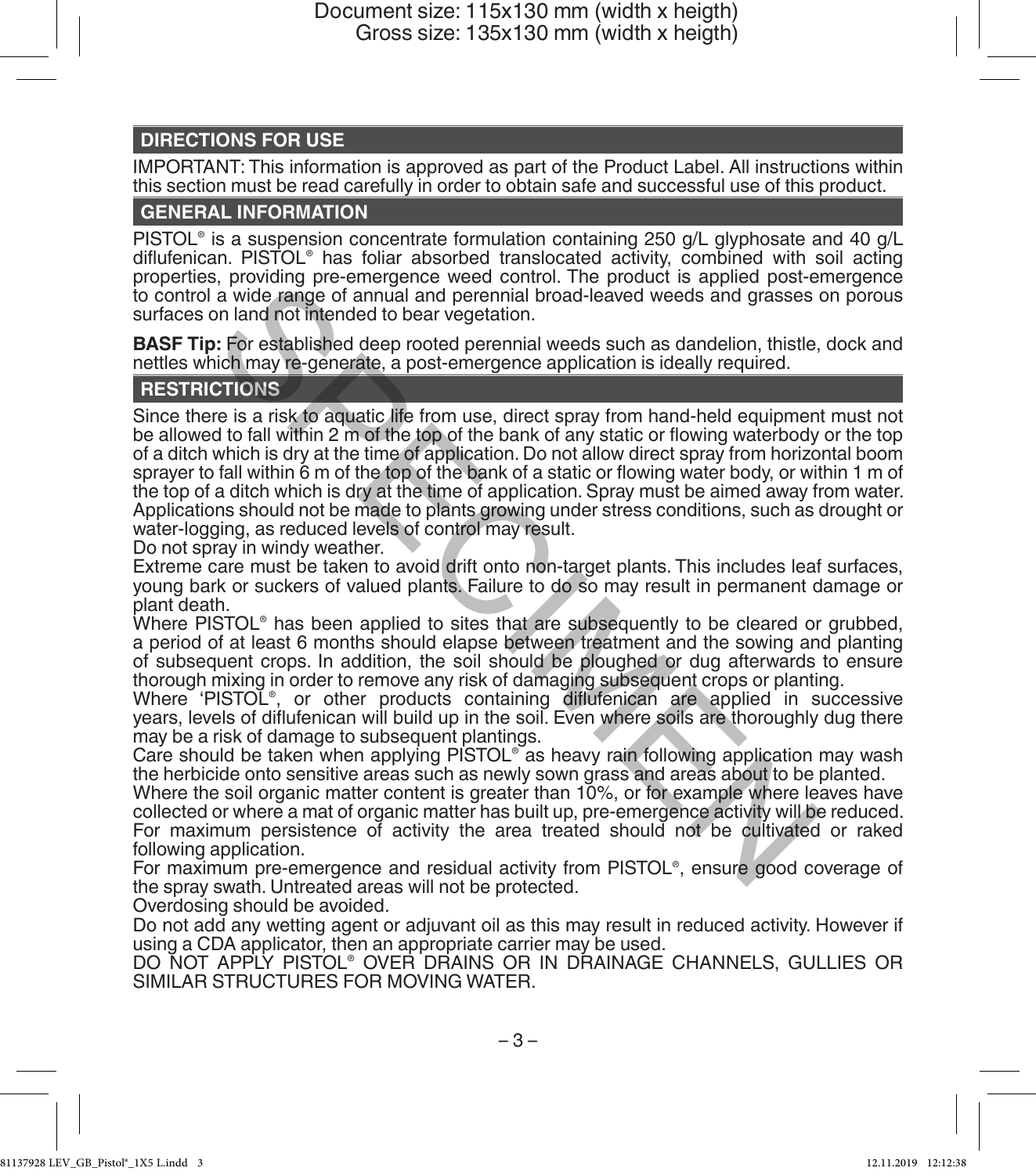# **WEEDS CONTROLLED**

Strains of some annual weeds (e.g. black-grass, wild-oats, and Italian rye-grass) have developed resistance to herbicides which may lead to poor control. A strategy for preventing and managing such resistance should be adopted. This should include integrating herbicides with a programme of cultural control measures. Guidelines have been produced by the Weed Resistance Action Group and copies are available from the HGCA, CPA, your distributor, crop adviser or product manufacturer.

PISTOL® has a broad spectrum of activity if used at the recommended rate and under optimum conditions. It should give initial 'knockdown' of a wide variety of broad-leaved and grass weeds and thereafter residual control for a wide variety of broad-leaved weeds for at least 3 months, and up to 4 months on hard surfaces.

### **Weeds controlled such as:**

Annual meadow-grass, annual nettle, buttercup, Canadian fleabane, mouse ear chickweed, chickweed, common daisy, common groundsel, ragwort, couch grass, cranesbill sp, dandelion, dock, fat hen, field forget-me-not, mayweed, perennial thistle, plantain sp, polygonaceae sp, red dead-nettle, rough-stalked meadow-grass, sowthistle, speedwell, willowherb. Effectiveness using three star drift reduction technology may be reduced. has a broad spectrum of activity if used at the recommended rate and under<br>the sit tshould give initial 'knockdown' of a wide variety of broad-leaved and grafter residual control for a wide variety of broad-leaved weeds fo

Grasses may be the first weeds to return in treated areas and may require re-treatment with a glyphosate based product such as CDA Vanquish® Biactive.

**BASF Tip:** Treated areas which may have been protected from the spray swath such as areas of soil shaded by a larger weed canopy at application may require re-treatment with a glyphosate based product such as CDA Vanquish® Biactive.

#### **Long term control**

Perennial weeds such as dandelions and docks emerging from established root-stocks after application will not be controlled.

### **SITUATION SPECIFIC INFORMATION**

### **Use Areas**

PISTOL® may be used in non-crop areas against weeds in open soil and against weeds growing in gravel or other porous surfaces. Examples of suitable use areas include fence lines, strips of land adjacent to buildings, industrial sites, timber yards, farm yards, oil and gas storage sites, power stations, electric sub stations, beneath pylons, around street/park obstacles.

PISTOL® may be used on railway track, railway sidings and other ballast areas of rail infrastructure.

PISTOL® must not be used on non-porous man made surfaces, for example paved areas, concrete or tarmac car parks and footpaths.

PISTOL® may be used on porous surfaces such as gravel ONLY where the underlying surface is soil. Do not use if an impermeable membrane lies between the gravel and the soil. The product must not be used on gravel where the underlying surface is concrete, tarmac or any other non-porous surface, or in situations where there is potential for run-off into surface waters.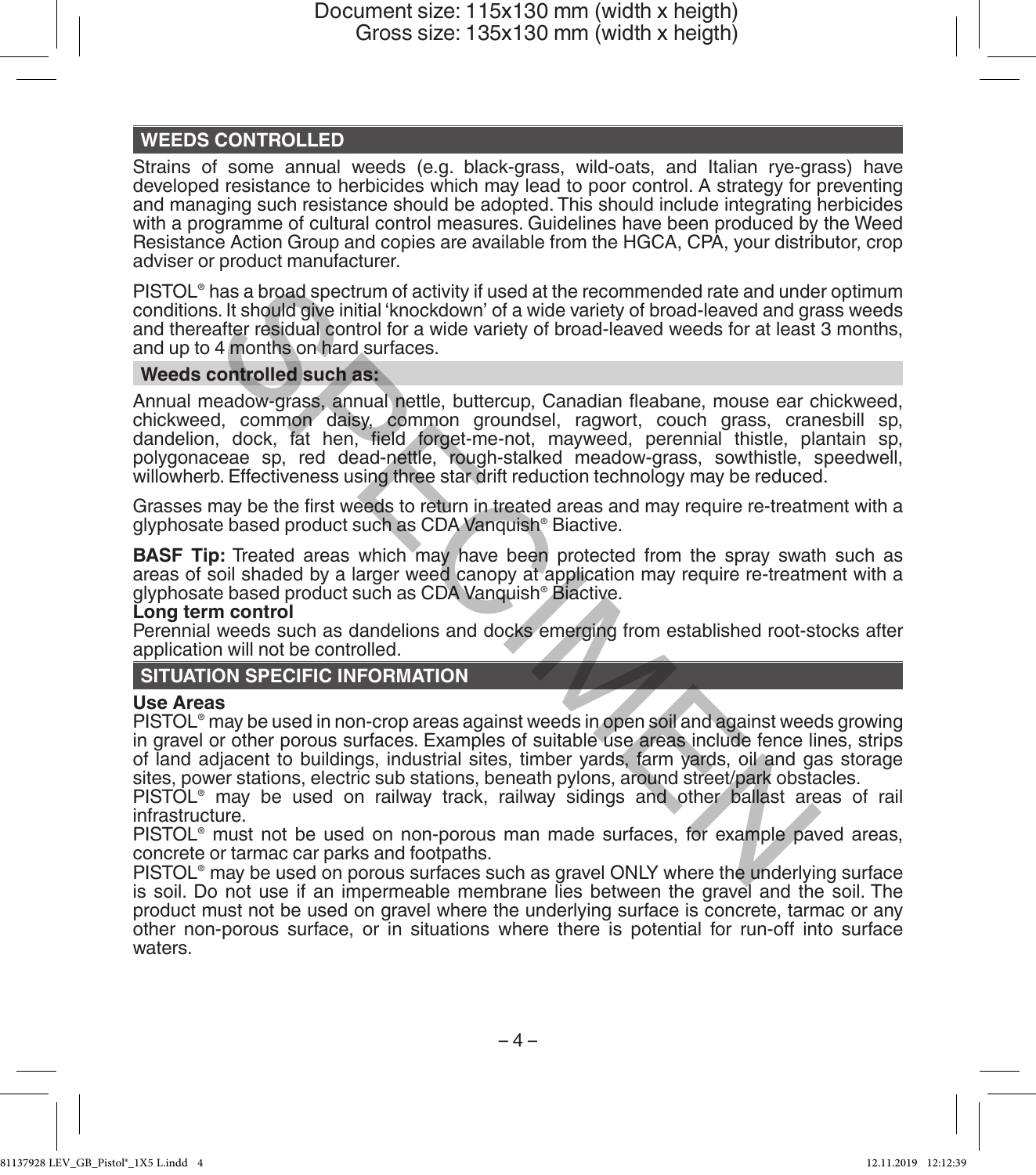# **Rate of Use**

| <b>EQUIPMENT</b>                                                                                                                                                                                                                                                                                                                                                                               | <b>AREA</b>        | <b>PRODUCT</b><br><b>REQUIRED</b> | <b>WATER</b><br><b>VOLUME</b> | <b>Spray Quality</b><br>(Nozzle)                         | Spray<br>height | <b>Buffer</b><br>Zone |
|------------------------------------------------------------------------------------------------------------------------------------------------------------------------------------------------------------------------------------------------------------------------------------------------------------------------------------------------------------------------------------------------|--------------------|-----------------------------------|-------------------------------|----------------------------------------------------------|-----------------|-----------------------|
| Knapsack with<br>'conventional'<br>nozzles                                                                                                                                                                                                                                                                                                                                                     | $100 \text{ m}^2$  | 45 ml                             | $2 - 5$ L                     | Coarse<br>*Hypro Polijet ANO.6 or<br>similar (provided)  | 40 cm           | 2 <sub>m</sub>        |
|                                                                                                                                                                                                                                                                                                                                                                                                | $1000 \text{ m}^2$ | 450 ml                            | $20-50$ L                     |                                                          |                 |                       |
|                                                                                                                                                                                                                                                                                                                                                                                                | 1 ha               | 4.5L                              | 200-500L                      |                                                          |                 |                       |
| Knapsack with CDA<br>Applicator**                                                                                                                                                                                                                                                                                                                                                              | $100 \text{ m}^2$  | 45 ml                             | 200 ml                        | <b>Volume Median</b><br>Diameter at least 300<br>microns |                 | 2 <sub>m</sub>        |
|                                                                                                                                                                                                                                                                                                                                                                                                | $1000 \text{ m}^2$ | 450 ml                            | 2.0 <sub>l</sub>              |                                                          |                 |                       |
|                                                                                                                                                                                                                                                                                                                                                                                                | 1 <sub>ha</sub>    | 4.5 <sub>1</sub>                  | 20.5L                         |                                                          |                 |                       |
| Vehicle-mounted<br>boom                                                                                                                                                                                                                                                                                                                                                                        | 1 ha               | 4.5L                              | 200-500L                      | Three star drift<br>reduction nozzles                    | ÷               | 6 <sub>m</sub>        |
| * Hypro Polijet AN0.6 nozzle provided gives, subject to calibration: a coarse spray with a flow<br>rate of 0.6 L/min at 1 bar, giving 225 L/ha at 4kph walking speed, swath width of 40 cm,<br>40 cm nozzle height<br>** Carrier volume and spray quality determined using a RiverLynx Eliminator CDA applicator.<br>Use a carrier volume such that the total volume is equivalent to 25 L/ha. |                    |                                   |                               |                                                          |                 |                       |
| <b>Application Timing</b>                                                                                                                                                                                                                                                                                                                                                                      |                    |                                   |                               |                                                          |                 |                       |
| Apply PISTOL® post-emergence of the weeds at any time from February until the end of July,<br>provided that the weeds are actively growing and have not begun the process of natural die-<br>back. At least six hours, but preferably 24 hours of dry weather are required immediately<br>following application for optimum control.                                                           |                    |                                   |                               |                                                          |                 |                       |
| <b>BASF Tip:</b> For post-emergence application ideally annual broad-leaved weeds should have<br>at least two fully expanded true leaves and annual grasses should be at the one leaf growth<br>stage or beyond. Some perennial weeds, including docks, perennial sowthistle and willowherb<br>are best treated just before flowering or the setting of seed.                                  |                    |                                   |                               |                                                          |                 |                       |

# **Application Timing**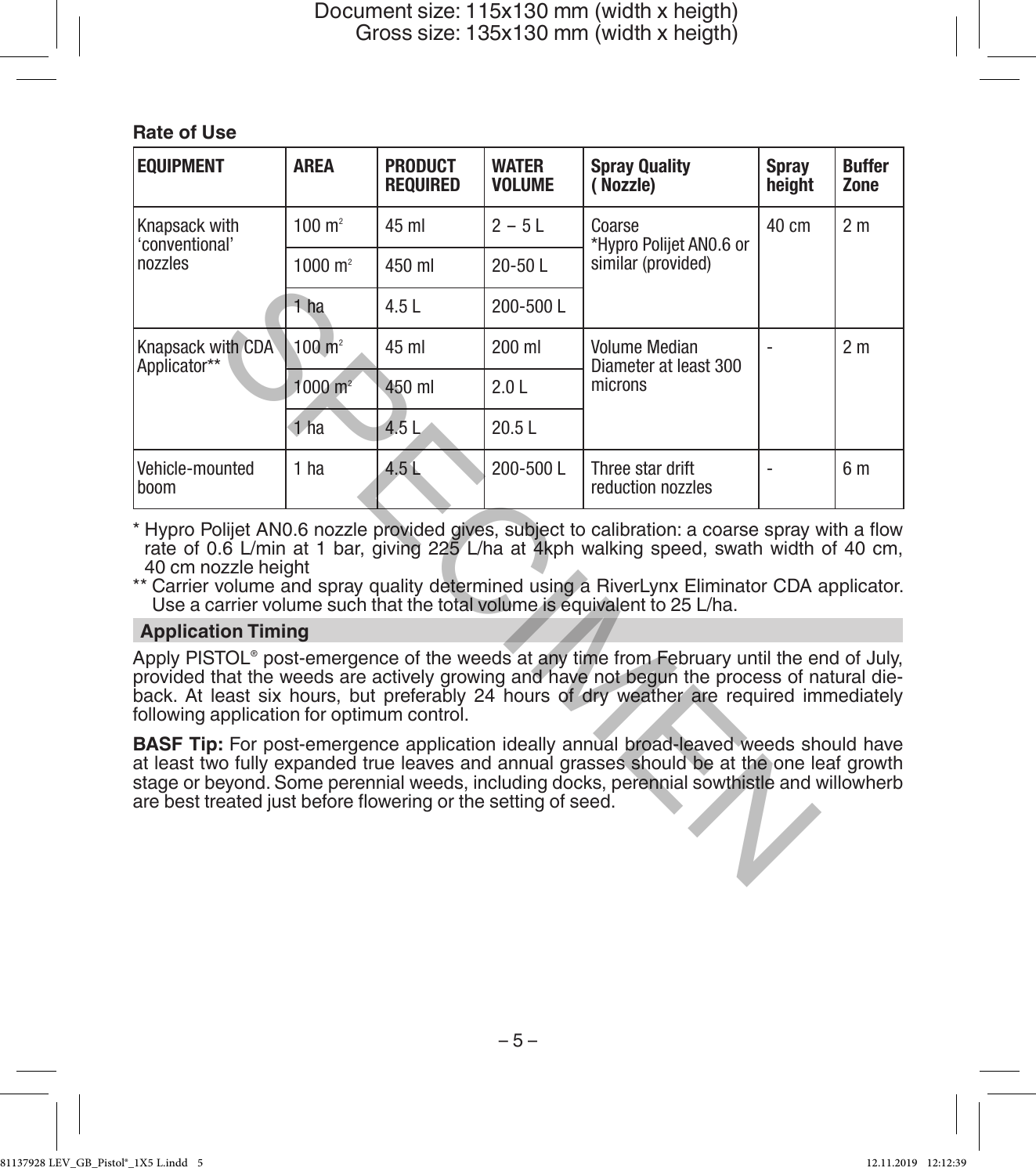# **MIXING AND SPRAYING**

Shake well before use. Half fill the spray tank with clean water (or carrier for CDA applicators). Start gentle agitation and add the required quantity of PISTOL® . Mix and top up to the required volume with water or carrier. Use immediately.

WASH OUT THE SPRAYER THOROUGHLY AFTER USE, USING A WETTING AGENT OR PROPRIETARY TANK CLEANER WITH TWO RINSES, AS TRACES OF PISTOL® MAY CAUSE HARM TO OTHER SUSCEPTIBLE PLANTS SPRAYED LATER.

### **Equipment**

### Hand-held equipment

Use a knapsack sprayer fitted with a coarse nozzle using a pressure of around 1-2 bars to provide a coarse spray. Use of anti-drift nozzles or the use of a protector shield to avoid any drift is recommended.

**NOZZLE:** Hypro Polijet AN0.6 nozzle (provided) gives, subject to calibration: a coarse spray with a flow rate of 0.6 L/min at 1 bar, giving 225L/ha at 4kph walking speed, swath width of 40 cm, 40 cm nozzle height, or use similar nozzles that give coarse spray.

Alternatively, Pistol may be used through specialist CDA equipment with a suitable droplet spectrum (VMD minimum 300 microns). Refer to the lance manufacturer's instructions before<br>use.

### Vehicle-mounted equipment

Apply via a horizontal boom sprayer. Apply in 200 - 500 L/ha using three star drift reducing nozzles. Use the higher volume where weed foliage is dense. A spray pressure of at least 2 bars is advised. Good, even spray coverage of soil and weeds is essential. To prevent damage, extreme care must be taken to avoid drift onto non-target plants. nt<br>
departament departament and coarse nozzle using a pressure of around 1<br>
deparack sprayer fitted with a coarse nozzle using a pressure of around 1<br>
coarse spray. Use of anti-drift nozzles or the use of a protector shiel

Good and even coverage of foliage and soil is essential for optimum activity.

### **Trademark Acknowledgements**

PISTOL® is a registered trademark of BASF.

CDA VANQUISH® BIACTIVE is a registered trademark of Bayer CropScience Limited.

 $-6 -$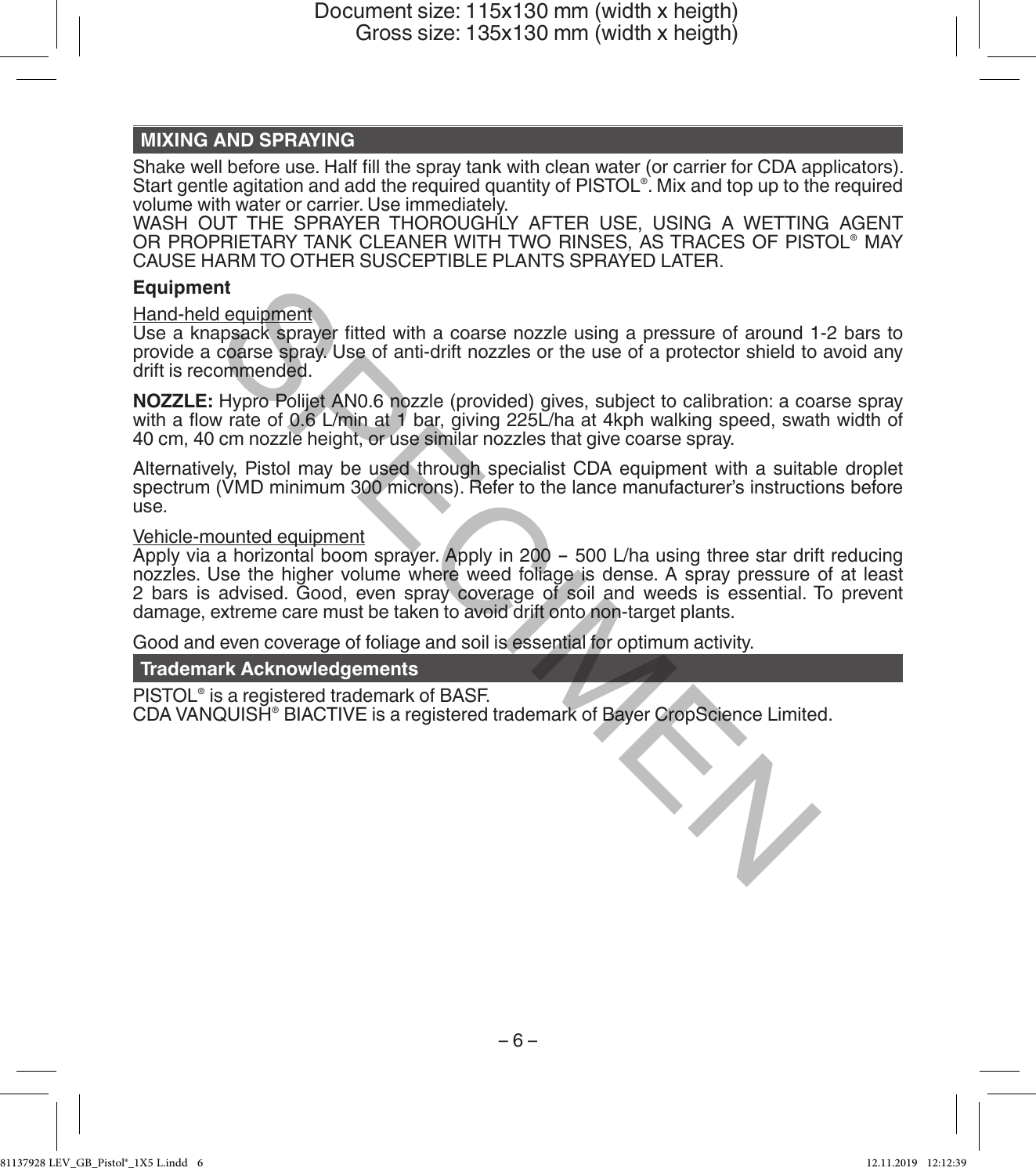### **The following does not form part of the product label under the Plant Protection Regulation (EC) No. 1107/2009.**

With many products there is a general risk of resistance developing to the active ingredients. For this reason a change in activity cannot be ruled out. It is generally impossible to predict with certainty how resistance may develop because there are so many crop and use connected ways of influencing this. We therefore have to exclude liability for damage or loss attributable to any such resistance that may develop. To help minimise any loss in activity the BASF recommended rate should in all events be adhered to.

Numerous, particularly regional or regionally attributable, factors can influence the activity of the product. Examples include weather and soil conditions, crop plant varieties, crop rotation, treatment times, application amounts, admixture with other products, appearance of organisms resistant to active ingredients and spraying techniques. Under particular conditions a change in activity or damage to plants cannot be ruled out. The manufacturer or supplier is therefore unable to accept any liability in such circumstances. All goods supplied by us are of high grade and we believe them to be suitable, but as we cannot exercise control over their mixing or use or the weather conditions during and after application, which may affect the performance of the material, all conditions and warranties, statutory or otherwise, as to the quality or fitness for any purpose of our goods are excluded and no responsibility will be accepted by us for any damage or injury whatsoever arising from their storage, handling, application or use; but nothing should be deemed to exclude or restrict any liability upon us which cannot be excluded or restricted under the provisions of any applicable law. ommended rate should in all events be adnered to.<br>
s, particularly regional or regionally attributable, factors can influence the<br>
tr. Examples incidue weather and soil conditions, crop plant varieties, crop<br>
the stapples

# **Section 6 of the Health and Safety at Work Act**

### **Additional Product Safety Information**

The product label provides information on a specific pesticidal use of the product; do not use otherwise, unless you have assessed any potential hazard involved, the safety measures required and that the particular use has "off-label" approval or is otherwise permitted under the Plant Protection Products Regulation (EC) No 1107/2009.

The information on this label is based on the best available information including data from test results.

### **Safety Data Sheet**

To access the Safety Data Sheet for this product scan the QR code or use the weblink below:



bit.ly/Pistol\_sds Alternatively, contact your supplier.